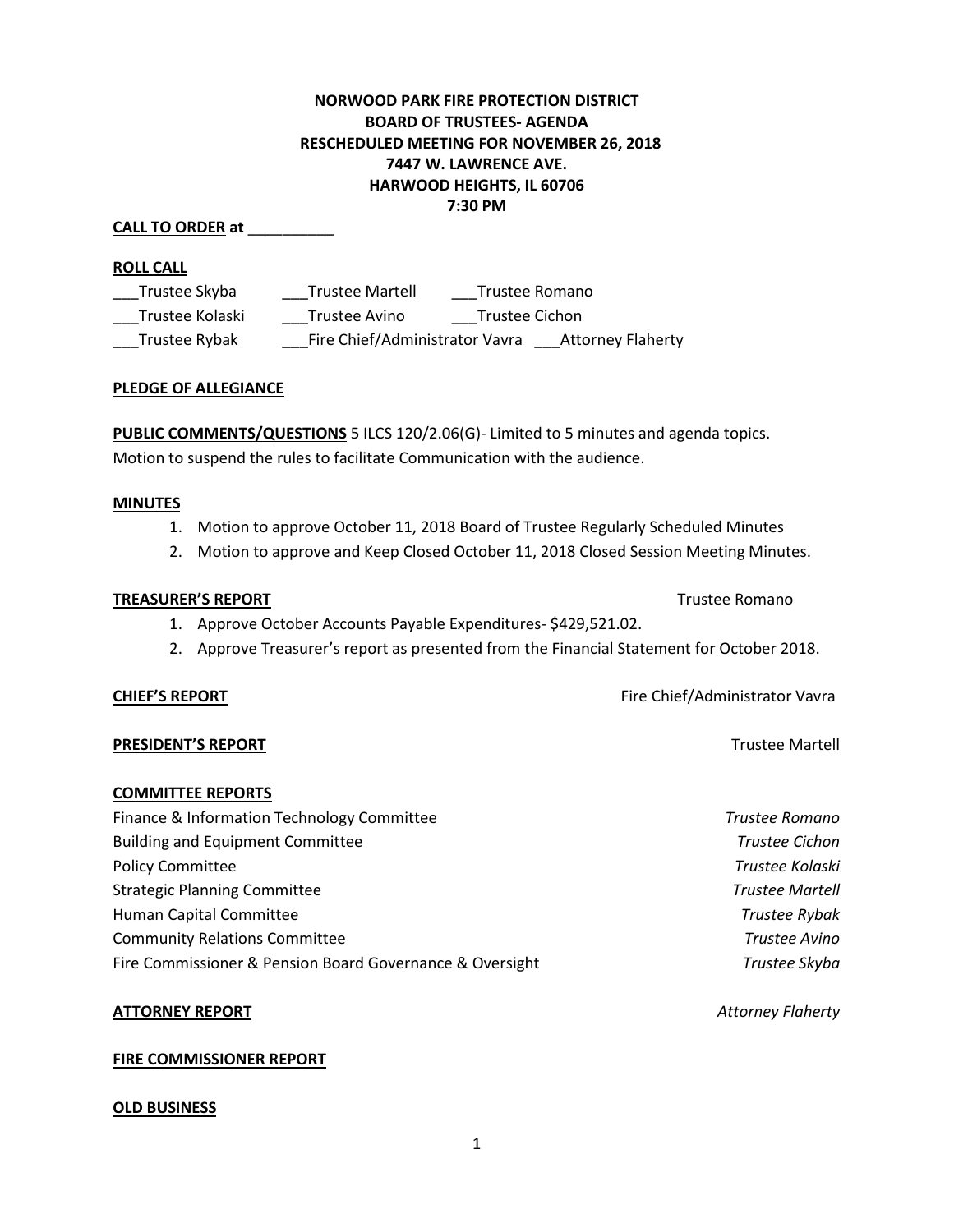*Review, discuss, and/or take action on matters relative on the following:*

## **NEW BUSINESS**

*Review, discuss, and/or take action on matters relative on the following:*

- 1. Motion to approve Resolution #18-7, A Resolution Declaring Surplus Equipment.
- 2. Motion to approve the payout of sick time buyback to the following: Randy Davis 96 hours \$3,314.16
- 3. Motion to approve the payment of \$25,175.00 to the 2% Foreign Fire Insurance Board.
- 4. Motion to approve Commander Stanley Grygiel letter of retirement dated November 19, 2018 effective November 29, 2018.
- 5. Motion to approve the payout of sick time, vacation time and personal days to retiring Commander Stanley Grygiel; \$29,766.12 paid out on December 1, 2018 payroll and \$34,931.10 banked for medical insurance premiums per the contract.

| Total Vacation/Personal time | \$29,766.12 |
|------------------------------|-------------|
| Total Sick Time              | \$34,931.10 |
| Total Payout for all days    | \$64,697.22 |

- 6. Motion to hire candidate Martin Lupo from the eligibility list, per the recommendation of the Norwood Park Fire Board of Commissioners, effective December 16, 2018 contingent upon the passing of all appropriate testing.
- 7. Motion to accept the resignation of Kevin McCarthy from the Norwood Park Fire Protection District Pension Fund effective November 16, 2018.
- 8. Motion to approve the appointment of Andrew Skyba to the Norwood Park Fire Protection District Pension Fund effective immediately until May 31, 2019.
- 9. Motion to rescind the approval of Tim Sharpe to perform the fiscal year end 2018 Pension Actuary.
- 10. Motion to approve the Pension Actuary and GASB 67/68 for fiscal year end 2018, to be completed by Foster & Foster at a cost of \$
- 11. Motion to approve the Pension Actuary report from Foster & Foster in the amount of \$1,481,263.
- 12. Motion to authorize a petition to intervene in the Nagrocki disability hearing.
- 13. Motion to take action on furnace bid.
- 14. Motion to take action on tuckpointing bids
- 15. Motion to ratify the additional payment to Positive Promotion in the amount of \$227.10 for Halloween Bags, total cost of Halloween bags \$1,727.10.
- 16. Motion to ratify the payment to Pomp's Tire Service in the amount of \$1,551.00 for 4 tires on Truck 104.
- 17. Motion to ratify the payment to Air One Equipment in the amount of \$1,961.25 for Hurst tool maintenance and Hurst hydraulic fluid.
- 18. Motion to ratify the payment to Chicago Tribune in the amount of \$1,254.40 for the publication of the budget and 2<sup>nd</sup> bid notice.
- 19. Motion to ratify the payment to Moore Medical in the amount of \$1,940.53 for Pro-splint kit, nasal airways, OB kit, ET tubes, pelvic sling, and gauze.